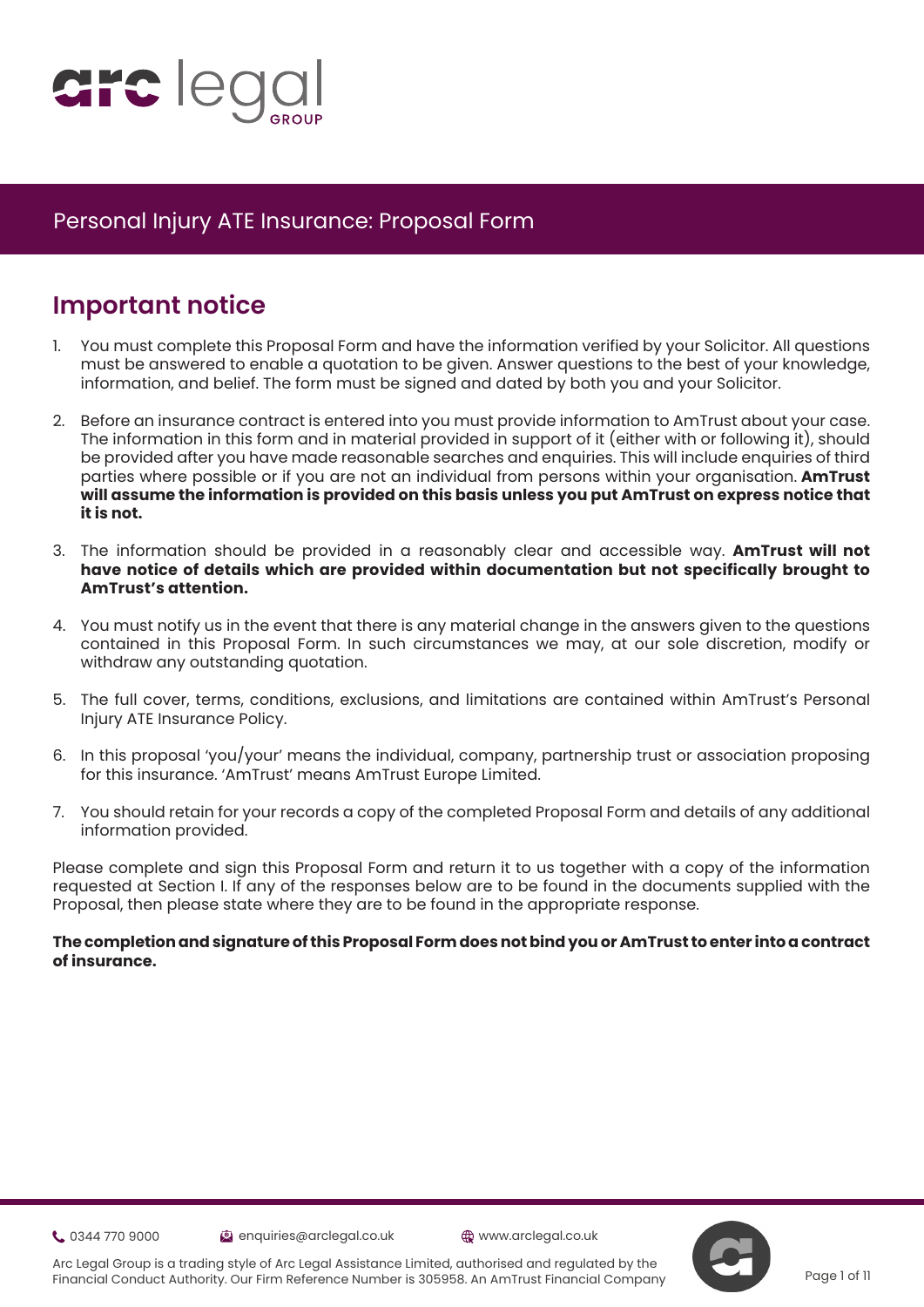

Please take time to read and understand this note before completing this Proposal Form.

When completing this form (and in providing any subsequent information) please be aware the purpose of asking these questions is to enable AmTrust to obtain the best information you have about the prospects of success of your claim, including any potential difficulties. This will enable AmTrust to make an informed assessment of your application for cover.

## **Contents**

| B - Information about your representatives |  |
|--------------------------------------------|--|
| Firm name                                  |  |
| <b>Address</b>                             |  |
| Solicitor's name                           |  |
| Supervisor/Partner's name                  |  |
| Counsel's name                             |  |
| Expert's name                              |  |
| Date you first instructed your Solicitor   |  |

0344 770 9000 enquiries@arclegal.co.uk www.arclegal.co.uk

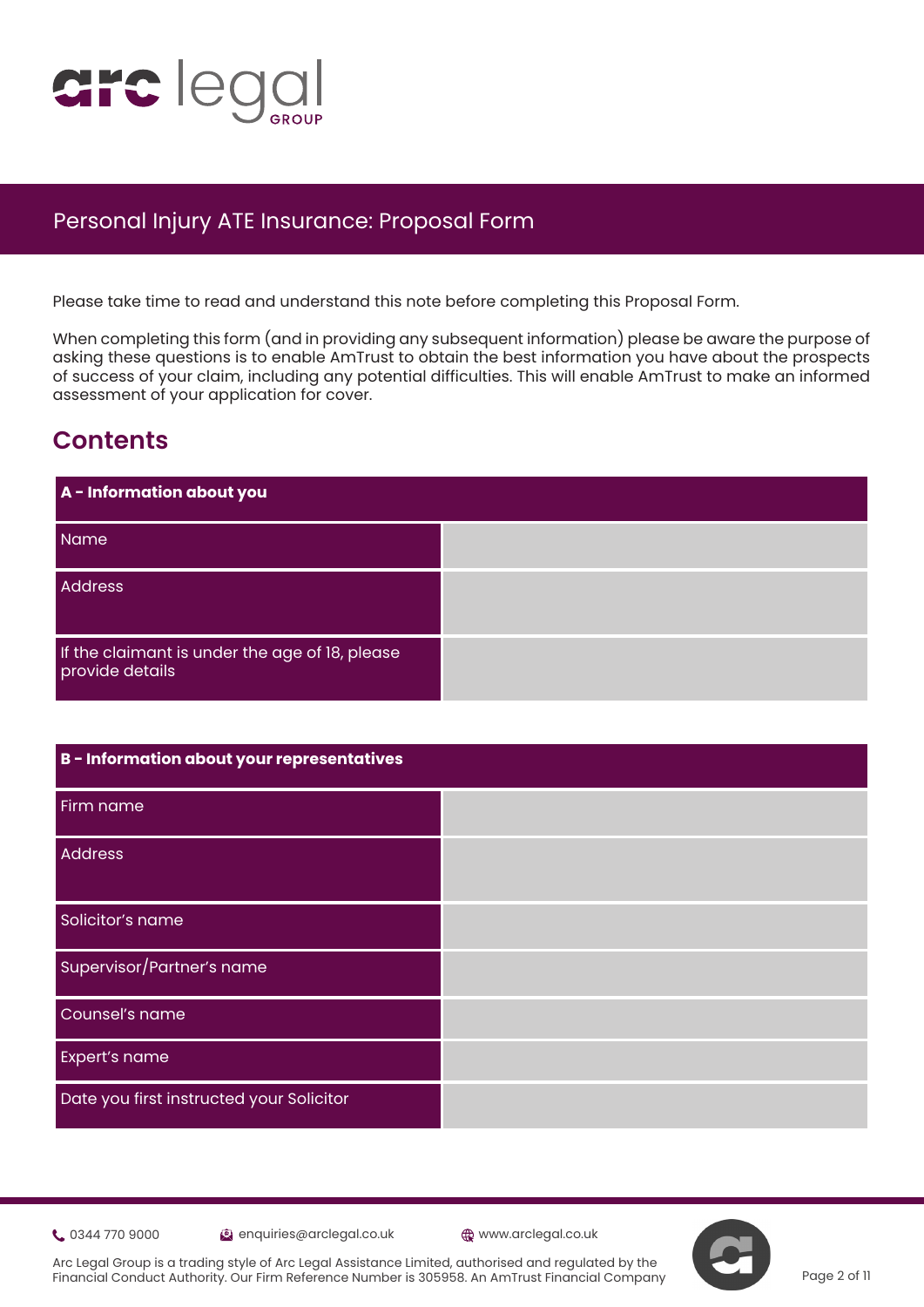

| C - Information about your opponent                                       |  |
|---------------------------------------------------------------------------|--|
| Name                                                                      |  |
| <b>Address</b>                                                            |  |
| Is the opponent insured for this claim? If yes,<br>please provide details |  |

| D - Information about your opponent's representatives |  |  |
|-------------------------------------------------------|--|--|
| Firm name                                             |  |  |
| Address                                               |  |  |
| Solicitor's name                                      |  |  |
| Counsel's name                                        |  |  |

| E - Information about your claim                                                       |
|----------------------------------------------------------------------------------------|
| What are the circumstances of the claim and<br>what are the allegations of negligence? |
| Was the matter submitted via the MOJ Portal or<br>via Letter of Claim?                 |
| When was the initial claim presented to the<br><b>Respondent?</b>                      |

0344 770 9000 enquiries@arclegal.co.uk www.arclegal.co.uk

Arc Legal Group is a trading style of Arc Legal Assistance Limited, authorised and regulated by the Financial Conduct Authority. Our Firm Reference Number is 305958. An AmTrust Financial Company



Page 3 of 11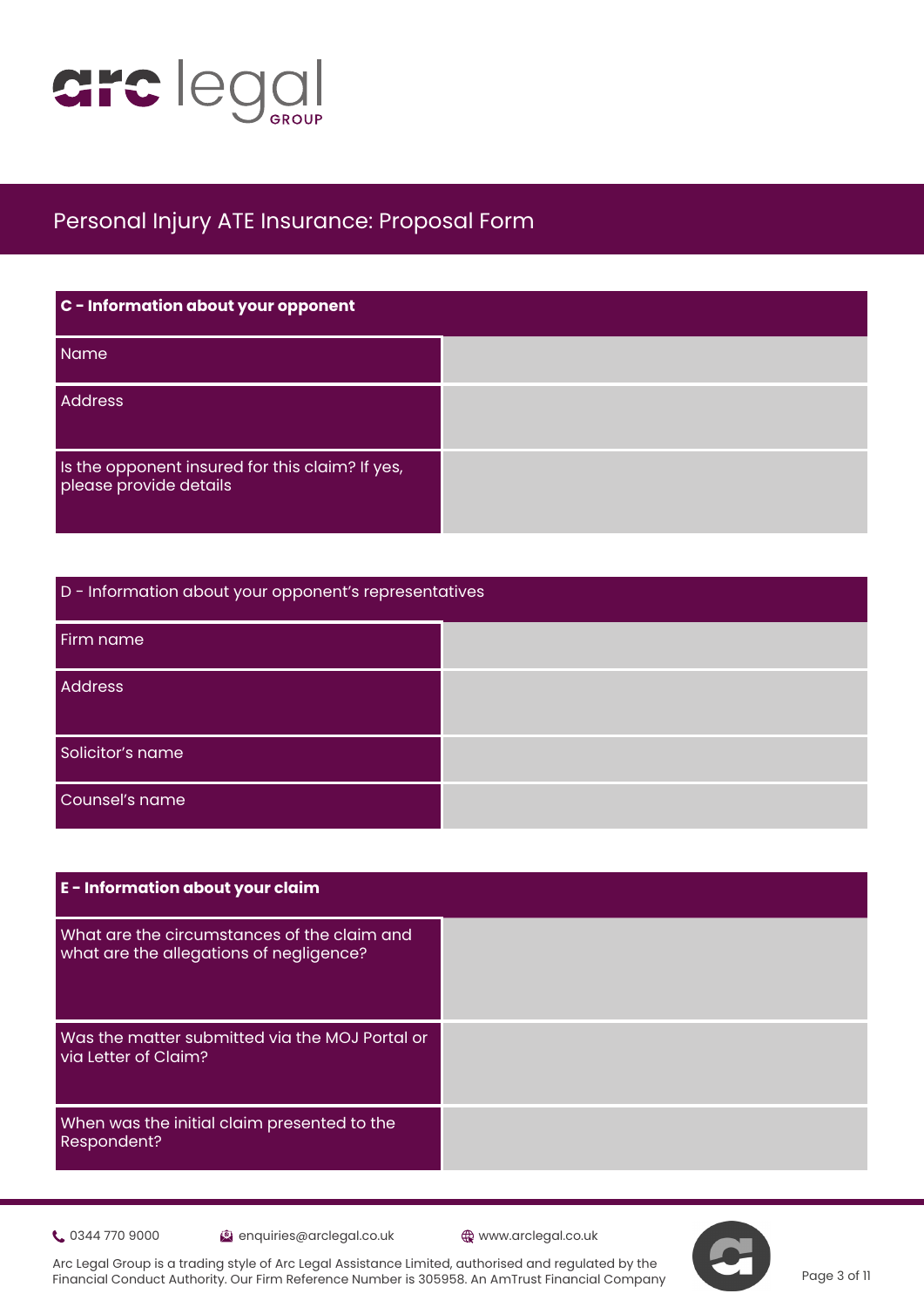

| Are there any linked claims or does this form<br>part of a class action? Please provide details<br>that are known                      |  |
|----------------------------------------------------------------------------------------------------------------------------------------|--|
| What is the Legal Team's valuation of General<br>Damages? If this was based on expert medical<br>evidence, then please provide details |  |
| What is the value of Special Damages? Please<br>provide a brief overview                                                               |  |
| What is the minimum value that you will settle<br>the whole claim for?                                                                 |  |
| Have any offers from either party been made? If<br>yes, please provide details                                                         |  |
| What response have you received from the<br>respondent? Has liability/Causation been<br>raised? Please provide details                 |  |
| What stage has the matter reached? Which<br>track are you intending to commence<br>proceedings?                                        |  |
| What is your Solicitor's assessment of the<br>prospects of success in relation to liability?                                           |  |
| What is your Solicitor's assessment of the<br>prospects of success in relation to causation?                                           |  |
| What is your Solicitor's assessment of the<br>prospects of recovering the minimum<br>settlement value?                                 |  |
| Where did the negligence occur and are there<br>any Jurisdiction issues?                                                               |  |
| Are there any issues in relation to Limitation?                                                                                        |  |

**t** 0344 770 9000 **extending the Contract Contract Contract Contract Contract Contract Contract Contract Contract Contract Contract Contract Contract Contract Contract Contract Contract Contract Contract Contract Contract**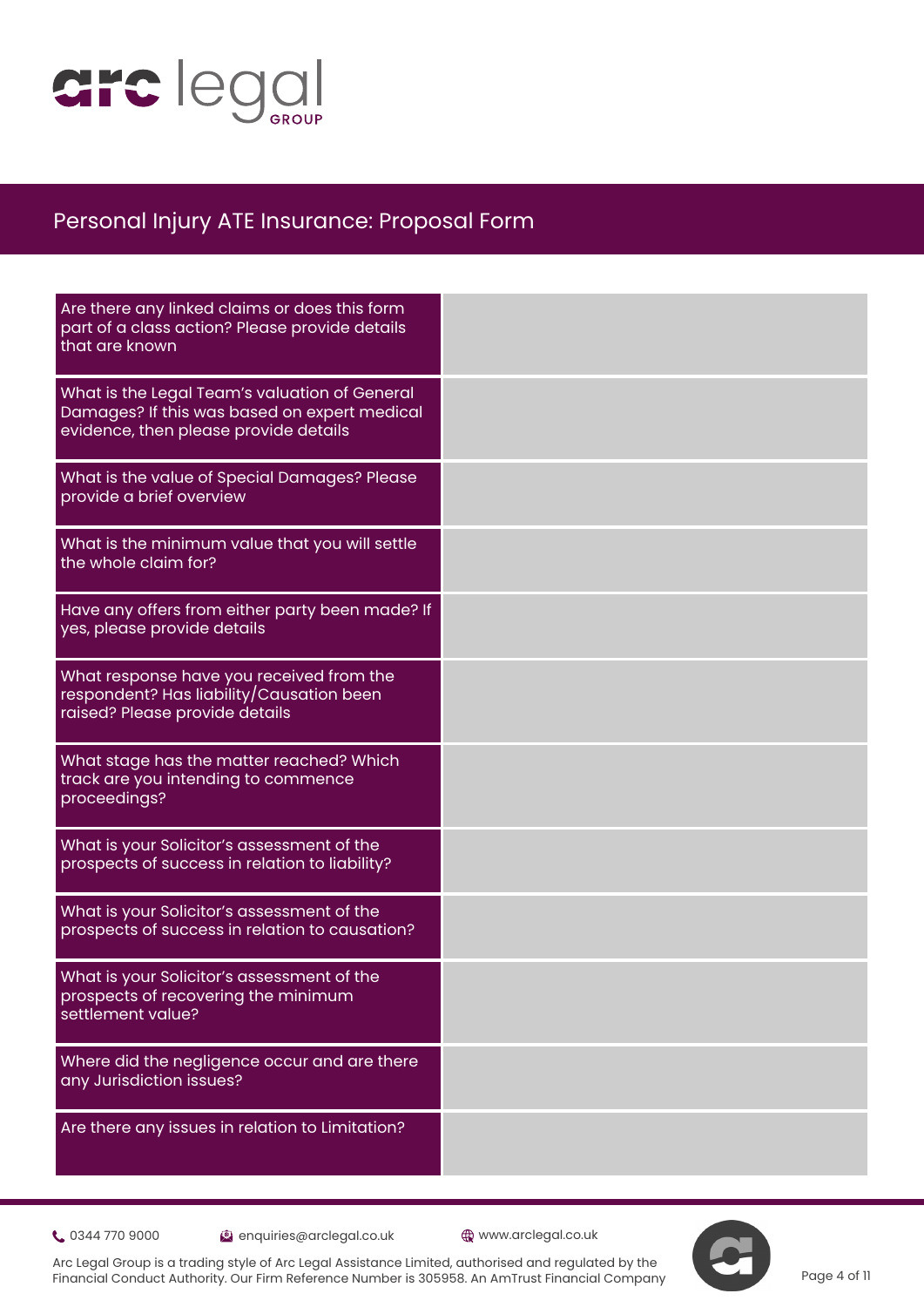

Have you previously presented this matter through another representative? If there are previous representatives, please provide details of any response received, any opinion from your representatives as well as any applications for BTE/ATE insurance

| F - Cover sought  |  |
|-------------------|--|
| Opponent's costs  |  |
| Own disbursements |  |
| Own costs         |  |

### **G - Multi-track costs estimates, and cover sought - please provide summary details**

| Estimate of costs from outset to   Incurred<br>the end of trial |   | Estimate | <b>Total</b> | Cover sought |
|-----------------------------------------------------------------|---|----------|--------------|--------------|
| <b>Solicitors</b>                                               | £ | £        | $\mathbf{f}$ | N/A          |
| Own disbursements                                               | £ | £        | $\mathbf{f}$ | £            |
| Counsel                                                         | £ | £        | £            | £            |
| Total own costs estimate                                        | £ | £        | $\mathbf{f}$ | N/A          |
| Estimate of opponent's costs                                    |   |          |              | £            |
| Total cover sought                                              |   |          |              | £            |

Have you provided an own costs budget to support the summary figures above? Please note the provision of such a budget would be a subjectivity of any quote

Yes/No

0344 770 9000 enquiries@arclegal.co.uk www.arclegal.co.uk

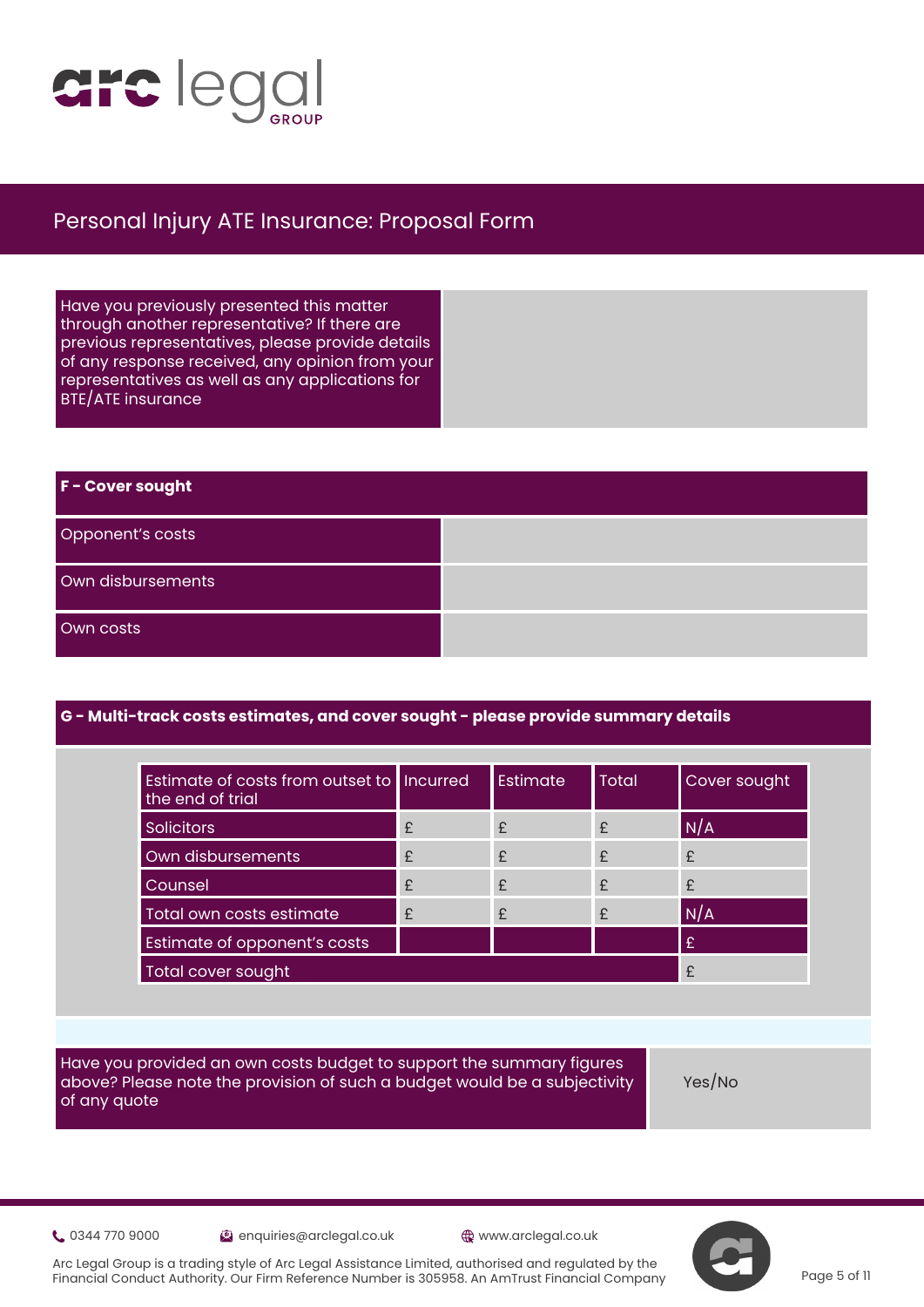

| H - Funding                                                                                                                                                          |  |
|----------------------------------------------------------------------------------------------------------------------------------------------------------------------|--|
| What funding arrangement do you have in<br>place with your representatives, e.g., conditional<br>fee agreement, Damages based agreement or<br>other?                 |  |
| What is the basis of any funding arrangement<br>entered with your representative?                                                                                    |  |
| What disbursements have you incurred to date?                                                                                                                        |  |
| What additional disbursements do you<br>anticipate will be incurred?                                                                                                 |  |
| Do you any have Legal Expenses Insurance that<br>may provide cover for this claim? If yes, please<br>provide details of any applications/rejections<br>for indemnity |  |
| Have you been declined BTE/ATE insurance from<br>another source?                                                                                                     |  |

### **I - Other information**

Have you been involved (in either a personal or corporate capacity) in any injury claim, litigation, arbitration, or tribunal proceedings during the past 10 years? If so, please provide brief details

Community 0344 770 9000 enquiries@arclegal.co.uk @www.arclegal.co.uk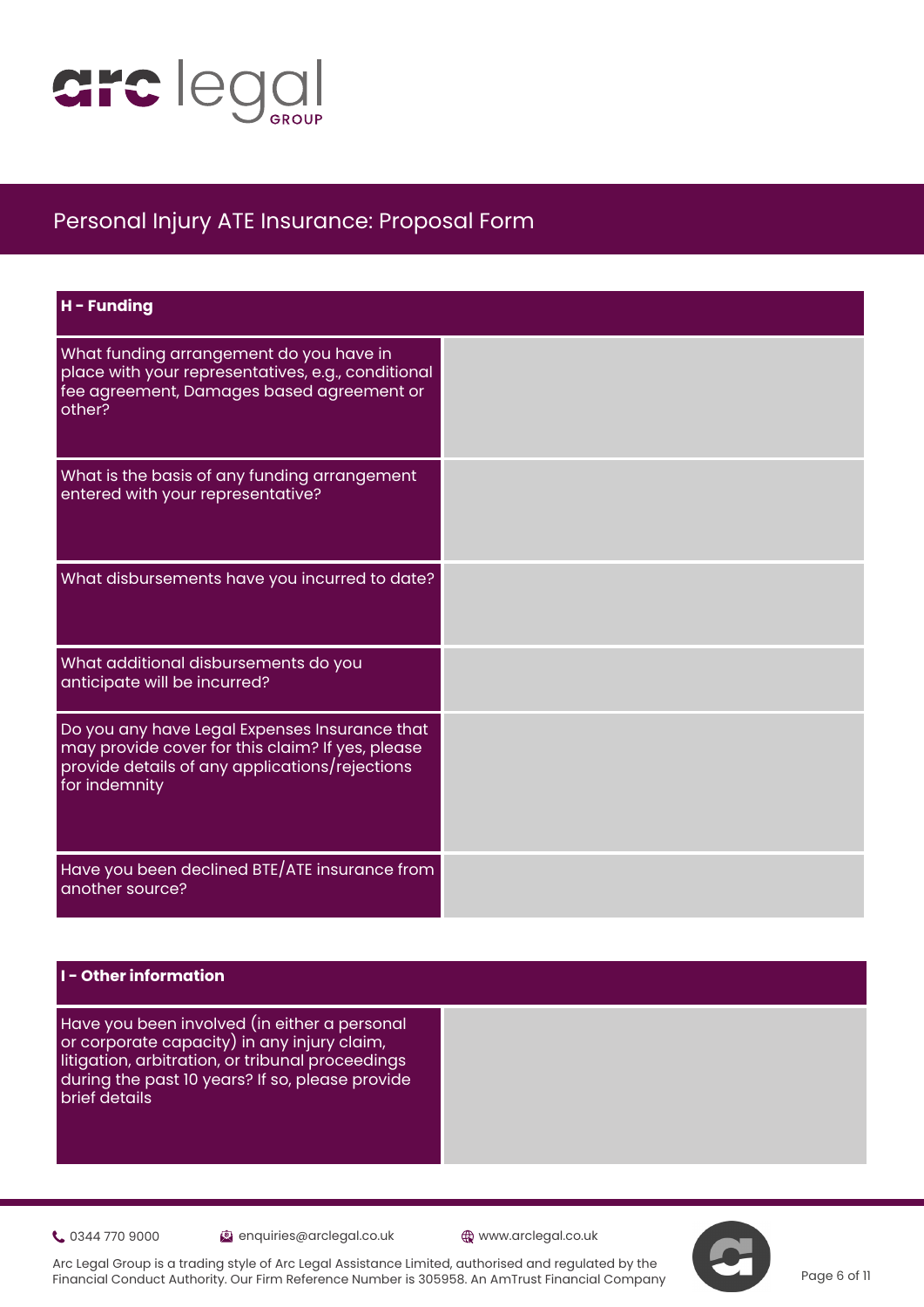

| J - Available documents                                        |                              |          |
|----------------------------------------------------------------|------------------------------|----------|
|                                                                | $\mathsf{X}$                 | Comments |
| <b>Signed proposal</b>                                         |                              |          |
| Your Solicitor's opinion                                       |                              |          |
| Counsel's opinion                                              |                              |          |
| MOJ Portal Stage 1 Submission/<br>Letter of Claim              |                              |          |
| Defence response                                               |                              |          |
| Cost budget                                                    |                              |          |
| Funding Agreement with your<br>representatives                 |                              |          |
| Expert's reports (including your<br>  opponent's if available) |                              |          |
| <b>CUE PI Search results</b>                                   | Please<br>provide<br>details |          |

0344 770 9000 enquiries@arclegal.co.uk www.arclegal.co.uk



Arc Legal Group is a trading style of Arc Legal Assistance Limited, authorised and regulated by the Financial Conduct Authority. Our Firm Reference Number is 305958. An AmTrust Financial Company

Page 7 of 11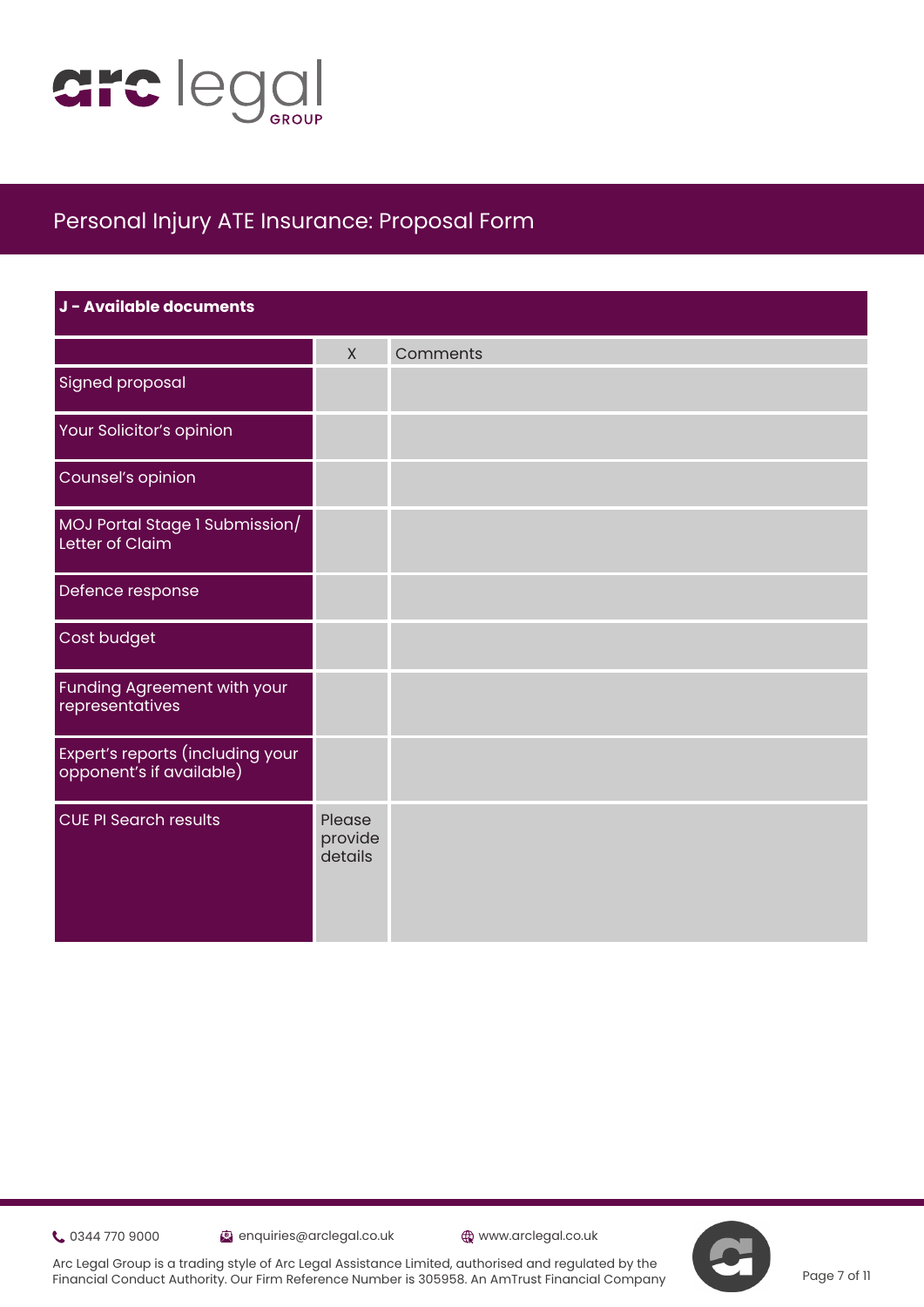

# **Privacy and data protection notice**

### Data protection

Arc [L](https://www.justice.gov.uk/courts/procedure-rules/civil/protocol)egal Group (the Data Controller) are committed to protecting and respecting your privacy in accordance with the current Data Protection Legislation (Legislation). Below is a summary of the main ways in which we process your personal data, for more information please visit our website at [www.arclegal.co.uk](https://www.arclegal.co.uk/).

### How we use your personal data and who we share it with

We may use the personal data we hold about you for the purposes of providing insurance, handling Claims and any other related purposes (this may include underwriting decisions made via automated means), for offering renewal, research, or statistical purposes and to provide you with information, products, or services that you request from us or which we feel may interest you. We will also use your data to safeguard against fraud and money laundering and to meet our general legal or regulatory obligations.

### Sensitive personal data

Some of the personal information, such as information relating to health or criminal convictions, may be required by us for the specific purposes of underwriting or as part of the claims handling process. The provision of such data is conditional for us to be able to provide insurance or manage a claim. Such data will only be used for the specific purposes set out in our notice.

### Disclosure of your personal data

We may disclosure your personal data to third parties involved in providing products or services to us, or to service providers who perform services on our behalf. These include our group companies, affinity partners, brokers, agents, third party administrators, re-insurers, other insurance intermediaries, insurance reference bureaus, credit agencies, medical service providers, fraud detection agencies, loss adjusters, external law firms, external auditors and accountants, regulatory authorities, and as may be required by law.

### International transfers of data

We may transfer your personal data to destinations outside the European Economic Area (EEA). Where we transfer your personal data outside of the EEA, we will ensure that it is treated securely and in accordance with the Legislation.

### Your rights

You have the right to ask us not to process your data for marketing purposes, to see a copy of the personal information we hold about you, to have your data deleted (subject to certain exemptions), to have any inaccurate or misleading data corrected or deleted, to ask us to provide a copy of your data to any controller and to lodge a complaint with the local data protection authority.

0344 770 9000 enquiries@arclegal.co.uk www.arclegal.co.uk



Arc Legal Group is a trading style of Arc Legal Assistance Limited, authorised and regulated by the Financial Conduct Authority. Our Firm Reference Number is 305958. An AmTrust Financial Company

Page 8 of 11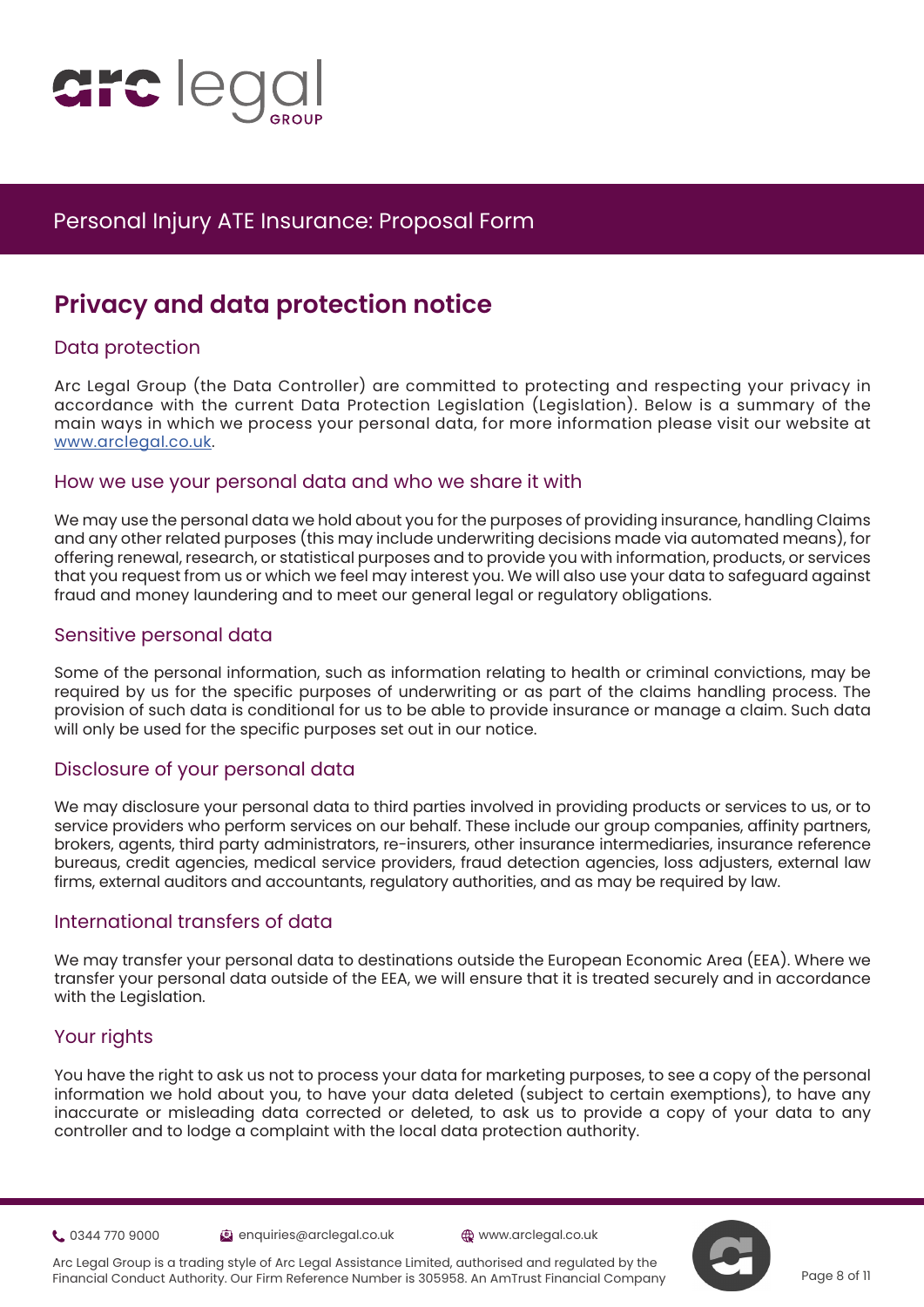

### Retention

Your data will not be retained for longer than is necessary and will be managed in accordance with our data retention policy. In most cases the retention period will be for a period of seven (7) years following the expiry of the insurance contract, or our business relationship with you, unless we are required to retain the dat[a](https://www.justice.gov.uk/courts/procedure-rules/civil/protocol) for a longer period due to business, legal or regulatory requirements.

If you have any questions concerning our use of your personal data, please contact The Data Protection Officer, Arc Legal Group - please see website for full address details.

0344 770 9000 enquiries@arclegal.co.uk www.arclegal.co.uk

Page 9 of 11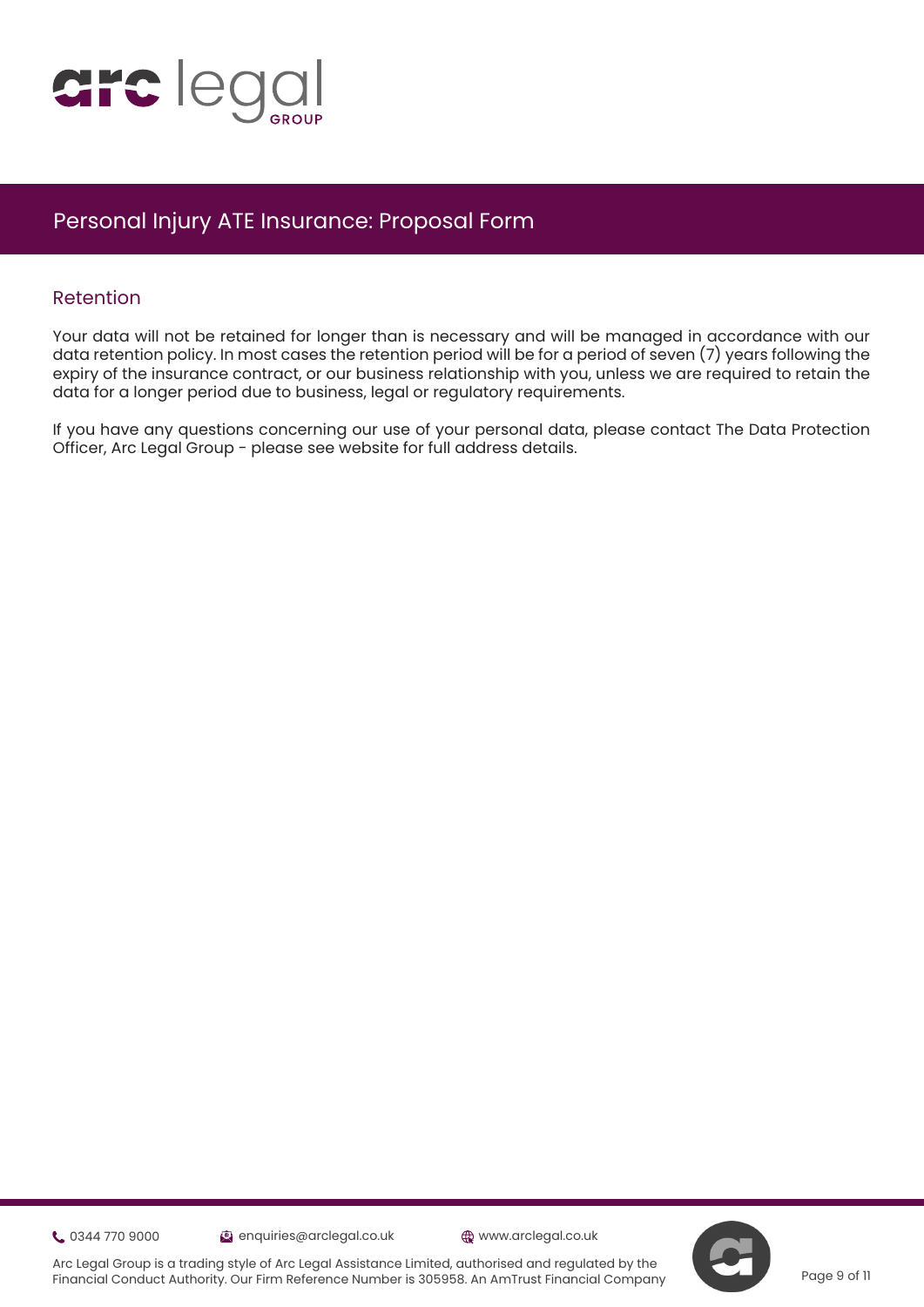

# **Declaration**

I declare that:

- (i) I have read the Data Protection Notice above and understand that my personal data will be used as explained in that notice. I also understand and agree that the provision of any sensitive personal data is conditional for the policy to be provided, and for the processing of any claims.
- (ii) the contents of this Proposal Form are, to the best of my knowledge and belief, true and complete and that in presenting this proposal and supporting documentation and information I/we declare that I/ we have taken reasonable care that we have not made a misrepresentation and that the information provided represents a fair presentation of this risk, and I/we also confirm I/we have full authority to make this application.
- (iii) I will provide any additional information required in order to consider my Proposal for Commercial Litigation Insurance on condition that it is treated in confidence. I confirm that I and/or my legal representatives will meet with Arc Legal Group and AmTrust to discuss my Proposal should they request us to do so.

| <b>Client</b>    |                                                                                                                                                                                                                                                                                                                                                                                                                                                                                                                                                                                                                                                                                                                                                                                                                                                                                                                            |
|------------------|----------------------------------------------------------------------------------------------------------------------------------------------------------------------------------------------------------------------------------------------------------------------------------------------------------------------------------------------------------------------------------------------------------------------------------------------------------------------------------------------------------------------------------------------------------------------------------------------------------------------------------------------------------------------------------------------------------------------------------------------------------------------------------------------------------------------------------------------------------------------------------------------------------------------------|
| Signed:          |                                                                                                                                                                                                                                                                                                                                                                                                                                                                                                                                                                                                                                                                                                                                                                                                                                                                                                                            |
| Name:            |                                                                                                                                                                                                                                                                                                                                                                                                                                                                                                                                                                                                                                                                                                                                                                                                                                                                                                                            |
| Status:          |                                                                                                                                                                                                                                                                                                                                                                                                                                                                                                                                                                                                                                                                                                                                                                                                                                                                                                                            |
| Date:            |                                                                                                                                                                                                                                                                                                                                                                                                                                                                                                                                                                                                                                                                                                                                                                                                                                                                                                                            |
| (iv)<br>$^{(1)}$ | In addition to the above, I confirm that my firm (named at 'B' above):<br>acts for the Applicant(s) for cover named at 'A' above<br>(2) has completed all the necessary client identification and know your client diligence and<br>source of funds diligence (including relevant sanction searches) in line with UK, USA, and<br>other applicable anti- money laundering legislation, to the requisite regulatory level, in<br>relation to each Applicant, and is content with the outcome of that diligence<br>$\left( 3\right) \,$ agrees that Arc Legal Group and $\,$ AmTrust Europe Limited may rely on the same,<br>$\left( 4\right) \,$ will provide relevant copy documents and information to Arc Legal Group and AmTrust<br>Europe Limited upon request<br>$(5)$ that I am authorised to make this declaration on behalf of my firm.<br>Legal Representative for the Applicant(s) for cover named at 'A' above. |

0344 770 9000 enquiries@arclegal.co.uk www.arclegal.co.uk



Arc Legal Group is a trading style of Arc Legal Assistance Limited, authorised and regulated by the Financial Conduct Authority. Our Firm Reference Number is 305958. An AmTrust Financial Company

Page 10 of 11